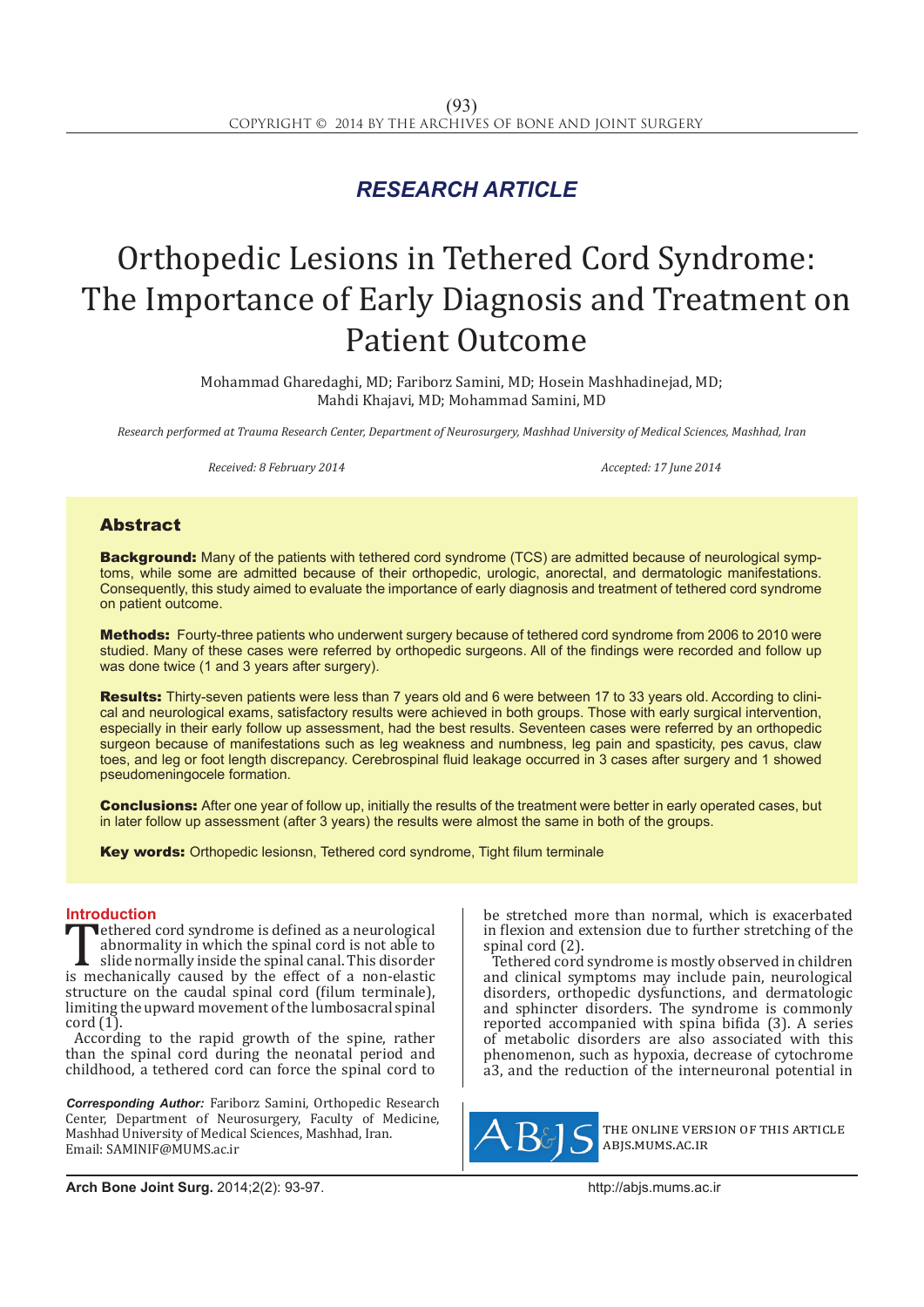THE ARCHIVES OF BONE AND JOINT SURGERY. ABJS.MUMS.AC.IR VOLUME 2. NUMBER 2. JUNE 2014



**Figure 1. Tethered cord syndrome in a 5-year-old girl.**

the spinal cord (4). It is an accepted fact that surgery can prevent the neurological deficits of the spinal cord and to some extent, may restore some of its functions (5).

This study has been performed to introduce clinical findings, evaluate surgical results, and identify evaluate surgical results, and identify orthopedic lesions of this syndrome, which can then assist clinicians in finding a definite diagnosis.

#### **Materials and Methods**

The present study has been conducted in the departments of neurosurgery at the Mashhad University of Medical Sciences, Mashhad, Iran from 2006 to 2010. A total of 43 individuals with tethered cord syndrome, who



**Figure 2. Tethered cord syndrome with hemivertebrae and kyphoscoliosis in a 16-years old boy before (A) and after (B) detethering.**

EARLY DIAGNOSIS AND TREATMENT ON OUTCOME IN TETHERED CORD SYNDROME

underwent surgery were enrolled into the study and 17 patients were referred to our department by orthopedic surgeons. The patients (27 females and 16 males) were mostly under 7 years old (37 cases), while 6 were adults and between 17 to 33 years old at the time of onset or manifestation of neurological symptoms of tethered cord syndrome. Also, the patients were at a different age at the time of diagnosis and surgery.

The surgery was performed using laminectomy or laminotomy, and detethering of the spinal cord by removing the lesion or dissecting the tight filum terminale (Figures 1, 2 ). Surgery indications included one of the following with a definite diagnosis by MRI:<br>1. A progressive or new neurological finding

- 1. A progressive or new neurological finding<br>2. Back pain or a progressive pain in distal ext
- 2. Back pain or a progressive pain in distal extremities<br>3. A progressive musculoskeletal disorder 3. A progressive musculoskeletal disorder

The whole clinical and neurological findings, radiographic and MRI manifestations, demographic characteristics, related disorders and abnormalities, and the cause of this syndrome of the study groups are listed in relevant tables. All of the patients were followed up in two intervals of 1 and 3 years, and the process of clinical and neurological improvements and radiographic and MRI findings were recorded in separate tables.

The study was approved by the Research Committee of the Mashhad University of Medical Sciences and adult patients or a parent of children signed the consent form in order to be enrolled into the research study.

#### **Results**

From a total of 37 patients, there were 5 cases who suffered from myelomeningocele, 3 cases had meningocele, 4 cases had diastematomyelia, 2 had epidermoid, and 23 were free of these lesions and only demonstrated tight filum terminale. In 6 patients who were operated recently, 2 had diastematomyelia, 1 had a dermoid tumor, and in three cases the tight filum terminale was identified.

In the group under 7 years old, low back pain (LBP) especially during activities, was the initial symptom in 21 cases, while 19 cases showed progressive motor disorders, 26 had sensory disorders such as hypoesthesia, 7 suffered from sensory loss below the level of the lesion, 13 had muscle stiffness in the spinal region, 11 had frequent contractions in the lower extremities, and 23 had sphincter disorders such as urinary or bowel incontinence. Also, there were 4 cases with dimples in the lumbosacral region, 11 cases with deformity of legs, and 11 cases with scoliosis.

Of the 17 patients who were referred to us by orthopedic surgeons, 3 had leg weakness, 7 suffered from numbness in their legs, 1 had spasticity in the distal extremities, and 5 had leg pain. Also, manifestations of spinal deformity (4 cases), pes cavus (6 cases), claw toes (2 cases), and leg or foot length discrepancy (5 cases) were clearly observed.

In the adult group, which was comprised of 6 patients, there were 5 LBP cases, 4 cases with progressive motor disorders, 4 cases with sensory disorders such as paresthesia, 2 cases with dysesthesia, 5 cases with muscle stiffness in the spinal region, 1 case with contractions of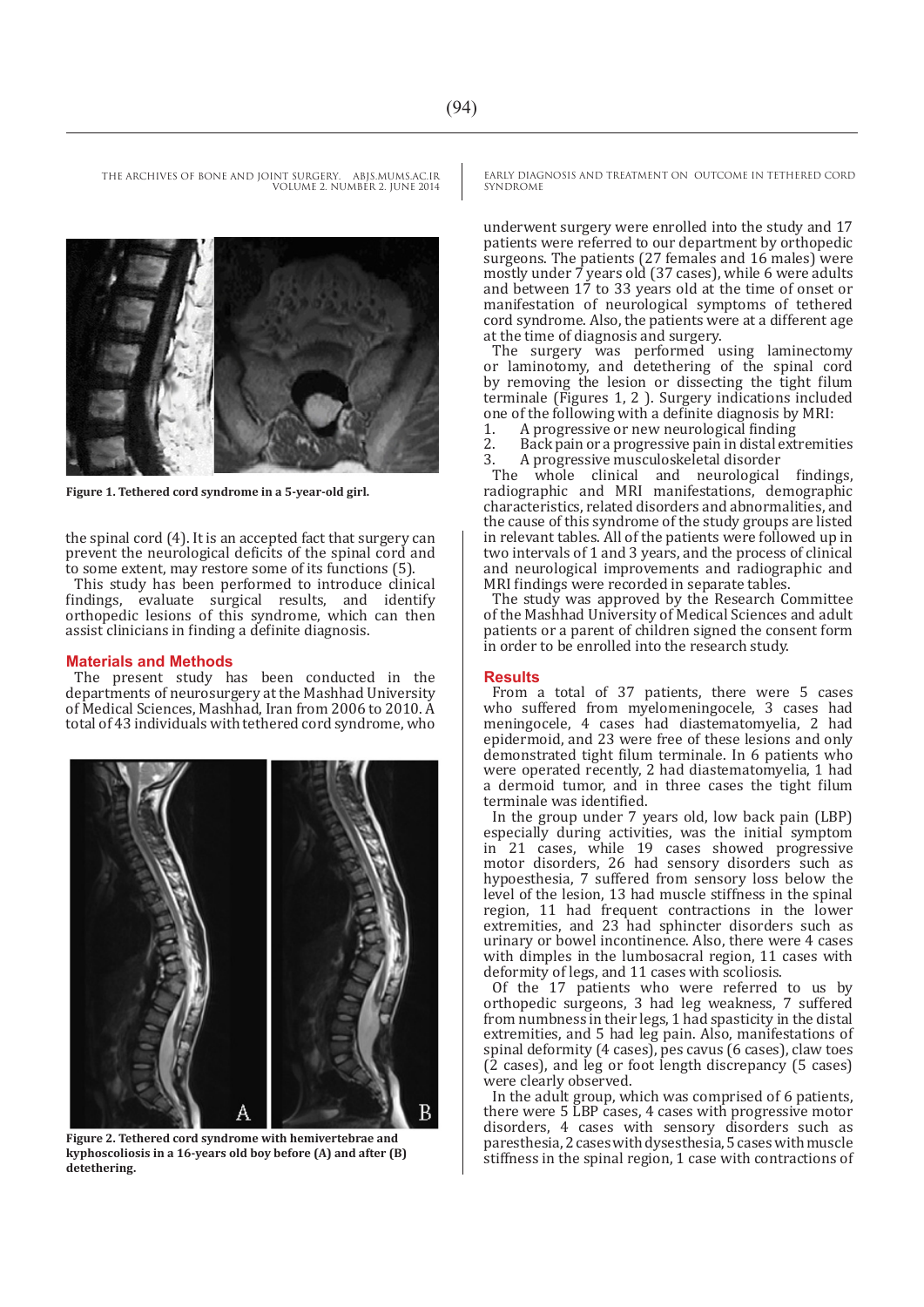**Table 1. Clinical & neurological findings in our patients with tethered cord syndrome before and after surgery** Scoliosis Sphincter disorder Contraction In lower extremities Stiffness In spine Sensory disorder Motor<br>disorder disorder LBP disorder **Child** 57% 51% 70% 35% 30% 52% 52% 30% **Before Surgery** (Number) 21/37 19/37 26/37 13/37 11/37 23/37 11/37 83% 67% 83% 83% 17% 50% 50% **Adult** 5/6 4/6 5/6 5/6 1/6 3/6 3/6  $27\%$  16% 81% 13% 19% 27% 5% **Child After 1 Year of surgery** 10/37 6/37 30/37 5/37 7/37 10/37 2/37  $0\%$  67% 33% 66%  $0\%$  9% 33% 17% **Adult**  $0/6$   $4/6$   $2/6$   $4/6$   $0/6$   $2/6$   $1/6$  $19\%$   $11\%$   $49\%$   $8\%$   $16\%$   $27\%$   $5\%$ **Child After 3 Years of surgery** 7/37 4/37 18/37 3/37 6/37 10/37 2/37 0% 0% 17% 50% 0% 33% 17% **Adult** 0/6 0/6 1/6 3/6 0/6 2/6 1/6

THE ARCHIVES OF BONE AND JOINT SURGERY. ABJS.MUMS.AC.IR VOLUME 2. NUMBER 2. JUNE 2014 EARLY DIAGNOSIS AND TREATMENT ON OUTCOME IN TETHERED CORD SYNDROME

distal extremities, 3 cases with sphincter disorders such as incontinence, and 3 cases with scoliosis.

After following the patients for one year, 11 cases recovered from LBP in the group under 7 years old. While progressive motor disorders were impeded in 13 cases and there was no trace of this disorder in 10 cases, sensory disorders recurred in 4 patients. There was improvement in 8 cases with muscle stiffness in the back, 4 cases with contractions of distal extremities, and 11 cases with urinary incontinence and 2 cases with fecal incontinence. Moreover, the severity of scoliosis did not progress in 9 cases.

In the adult group, 5 cases no longer had back pain and 2 recovered from progressive motor disorders, but it recurred in 2 other patients. Three cases were free from sensory disorders while dysesthesia in 2 cases and in one case each with muscle stiffness in the back, contractions of the lower extremities, and sphincter dysfunction was reversed. Albeit scoliosis did not develop further in 2 cases; one case required surgery in order to correct the scoliosis after one year and the operation was performed successfully.

After 3 years of follow up, LBP and motor disorders improved significantly in 14 and 15 children respectively. Sensory disorders in 8 cases, muscle stiffness of the spinal region in 10 cases, contractions on the lower extremities in 5 cases, sphincter dysfunctions in 13 cases, and intestinal disorders in 3 disappeared. The scoliosis angle decreased in 4 cases, and 9 cases showed signs of a halt in the progression of scoliosis.

In the adult group, LBP in 5 cases, motor disorders in 4 cases, sensory disorders in 4 cases, dysesthesia in 2 cases, muscle stiffness of the spinal region in 1 case, contractions of the lower extremities in 1 case, and sphincter disorders in 1 case improved. Two patients showed progressive scoliosis without surgical intervention and 1 patient underwent surgery to correct the scoliosis (Table 1).

Subsequent complications of surgery were observed in 4 patients; 3 of which was leakage and one pseudomeningocele. While infection and neurological deterioration was not present in the observed patients, one person showed retethering of the spinal cord, and so underwent surgery again. From the 17 cases that were referred to us, 14 underwent orthopedic surgery consequently after the detethering surgery.

#### **Discussion**

The comprehensive recognition of tethered cord syndrome as a clinical syndrome was done 30 years ago. The syndrome is also referred to as "tight filum terminale", "tethered conus (trapped conus medullaris)" and "filum terminale syndrome". The clinical findings of the syndrome were first noticed and documented by Fuchs and Linchtenstai. At that time, this disorder could only be diagnosed by surgery, but in recent years MRI has become a successful non invasive tool for an accurate diagnosis of the disease (1, 6). Tethered cord syndrome is more likely diagnosed in patients who have been referred with concomitant spina bifida followed by either myelopathy, progressive radiculopathy, or other disorders such as sphincter complications, motor disorders, back pain, scoliosis or deformity of distal extremities (4,7)

Most cases with tethered cord syndrome in the lumbosacral region are identified in patients with spinal dysraphism. Spina bifida may be seen as aperta, which is a state in which congenital anomalies such as myelomeningocele, meningocele, and myeloschisis may lead to an incidence of tethered cord syndrome. In some cases, spina bifida occurs as occulta, in which lesions such as lipomyelomeningocele, diastematomyelia, neurenteric cyst, and dermal sinus tract are accompanied by tethered cord syndrome. Other types of lesions in the lumbosacral region such as tumors may induce the syndrome and spinal trauma and a previous surgery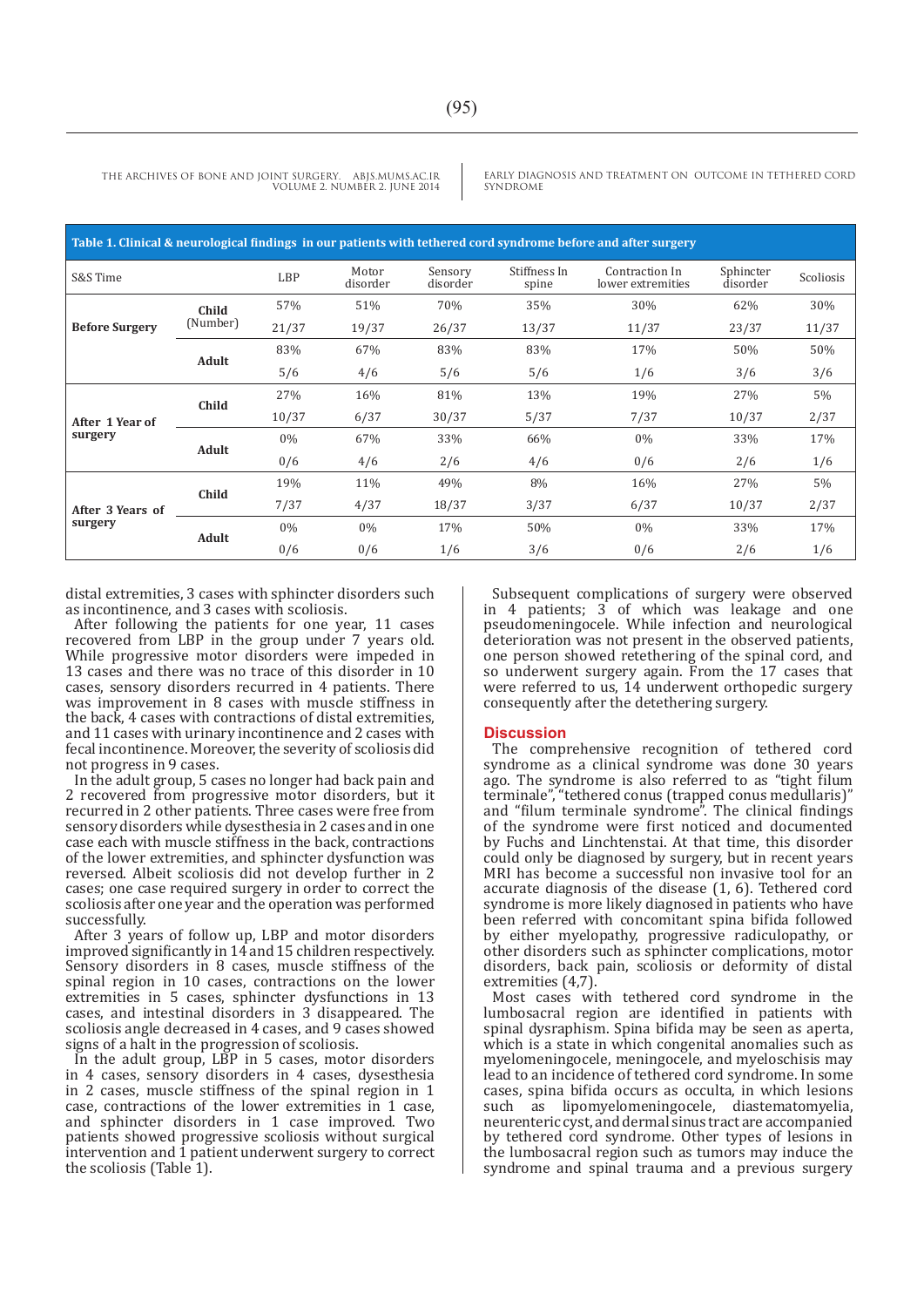THE ARCHIVES OF BONE AND JOINT SURGERY. ABJS.MUMS.AC.IR VOLUME 2. NUMBER 2. JUNE 2014

are risk factors of the occurrence of this disorder, as well. Moreover, since the syndrome is not limited to the lumbosacral region, rare cases have been reported in the cervical and dorsal regions (4,8).

Clinical findings may be observed as hairy patches in the lumbosacral region, deep dimples, or lipid tumors on the end of the caudal spine in younger ages. These patients usually present with orthopedic complications such as leg deformity, leg weakness, leg numbness, spasticity of the lower extremities, leg pain, spinal deformity, pes cavus, claw toes and leg, or foot length discrepancy, urologic disorders, scoliosis, back pain and spinal tenderness.

Tethered cord syndrome may remain unrecognized for years (9, 10). Involved cases of any age may present at clinic due to sensory and motor disorders, intestinal or urinary bladder sphincter disorders, and in some cases incapability of motion; all of which could be indicated after imaging evaluations. In a study conducted by Selcuki and Inan, 73% of children with tethered cord syndrome had back pain, 80% had motor dysfunction, and 57% had sensory dysfunction. In addition, urinary and intestinal disorders were reported as 73% and 29%, respectively. Scoliosis was present in 47% of patients as well. In adults, back pain was reported in all cases, while 67% of cases had motor disorders and 62% had sensory disorders. Urinary and intestinal disorders were reported as 67% and 17%, respectively (2). Delay in diagnosis may be due to the lower tension on the spinal cord which exacerbates with the growth of the spine. In some cases, these people become symptomatic following spinal cord cysts and syringomyelia (11,12).

Tethered cord syndrome is related to neural tube impairment in the embryonic period and its physiopathology has remained unknown. In investigations on the mitochondria, it has come to light that as the arterial pressure of oxygen decreases in humans and animals, cytochrome a3 declines as well. These alterations are reversible until the hypoxia has not induced infarction. (13). Yamada et al. noted that metabolic disorders, particularly in interneurons of the spinal cord may be emerged followed by this impairment in oxidative metabolism. The same event occurs in tethered cord syndrome due to the stretching of the spinal cord and may have irreversible drawbacks if not treated in advance (14,15).

If the clinical symptoms of tethered cord syndrome are suspected, it should be proven by imaging diagnostic measures such as MRI, myelography, CT scan, and ultrasonography. MRI is the preferred tool (11, 16, 17). In children, early surgery is recommended to prevent further neurological deterioration. In adults, surgery to free (detether) the spinal cord can reduce the size and further development of cysts in the spinal cord (if they exist) and may impede developing clinical and neurological signs and in some cases alleviate other symptoms as well. With surgery, individuals with tethered cord syndrome return to normal life expectancy. However, some neurological impairments may not be fully correctable, which are mostly reported in patients who undergo surgery in older ages (18).

EARLY DIAGNOSIS AND TREATMENT ON OUTCOME IN TETHERED CORD SYNDROME

Treatment of symptomatic cases of the syndrome is reliable nowadays; nonetheless, some researchers also advice repairing the disorder using prophylactic treatments. They also consider imaging techniques to be adequate presurgical examinations. The recommended surgical measures include laminectomy or laminotomy, and spinal cord detethering. Recovery has a close relation with the degree of neurological impairments prior to surgery. Also, prompt diagnosis and treatment has been associated with satisfactory outcomes (12,19). Postoperative complications include CSF leakage, pseudomeningocele, neurological deficits, retethering, and mortality; particularly in the neonatal period. Bulsar and Zomorodi's study reported infections at 6.6%, CSF leakage at 13.2%, pseudomeningocele at 4.4%, rethetering at 4.4%, and neurological sign intensification at 2% (19). In the present study, CSF leakage occurred in 11.1% of the cases and pseudomeningocele in 3.7%; however, the other above-mentioned complications were not present in our patients. Since these patients are usually suffering from a series of orthopedic, anorectal, urologic, cutaneous, and neurological issues concomitantly as well, there is no doubt that an early diagnosis is beneficial to relieve the patients` health issues. According to our clinical and neurological evaluations, there are satisfactory results with surgery and imaging diagnostic measures, particularly when the treatment is done early on in younger patients.

#### **Acknowledgement**

The authors appreciate the assistance of the Trauma Research Center and the professors of the neurosurgery department of the Mashhad University of Medical Sciences in conducting this study.

Mohammad Gharedaghi MD Orthopedic Research Center, Department of Orthopedic Surgery, Faculty of Medicine, Mashhad University of Medical Sciences, Mashhad, Iran

Fariborz Samini MD Hosein Mashhadinejad MD Orthopedic Research Center, Department of Neurosurgery, Faculty of Medicine, Mashhad University of Medical Sciences, Mashhad, Iran

Mahdi Khajavi MD Faculty of Medicine, Mashhad University of Medical Sciences, Mashhad, Iran

Mohammad Samini

Orthopedic Research Center, Faculty of Medicine, Mashhad University of Medical Sciences, Mashhad, Iran